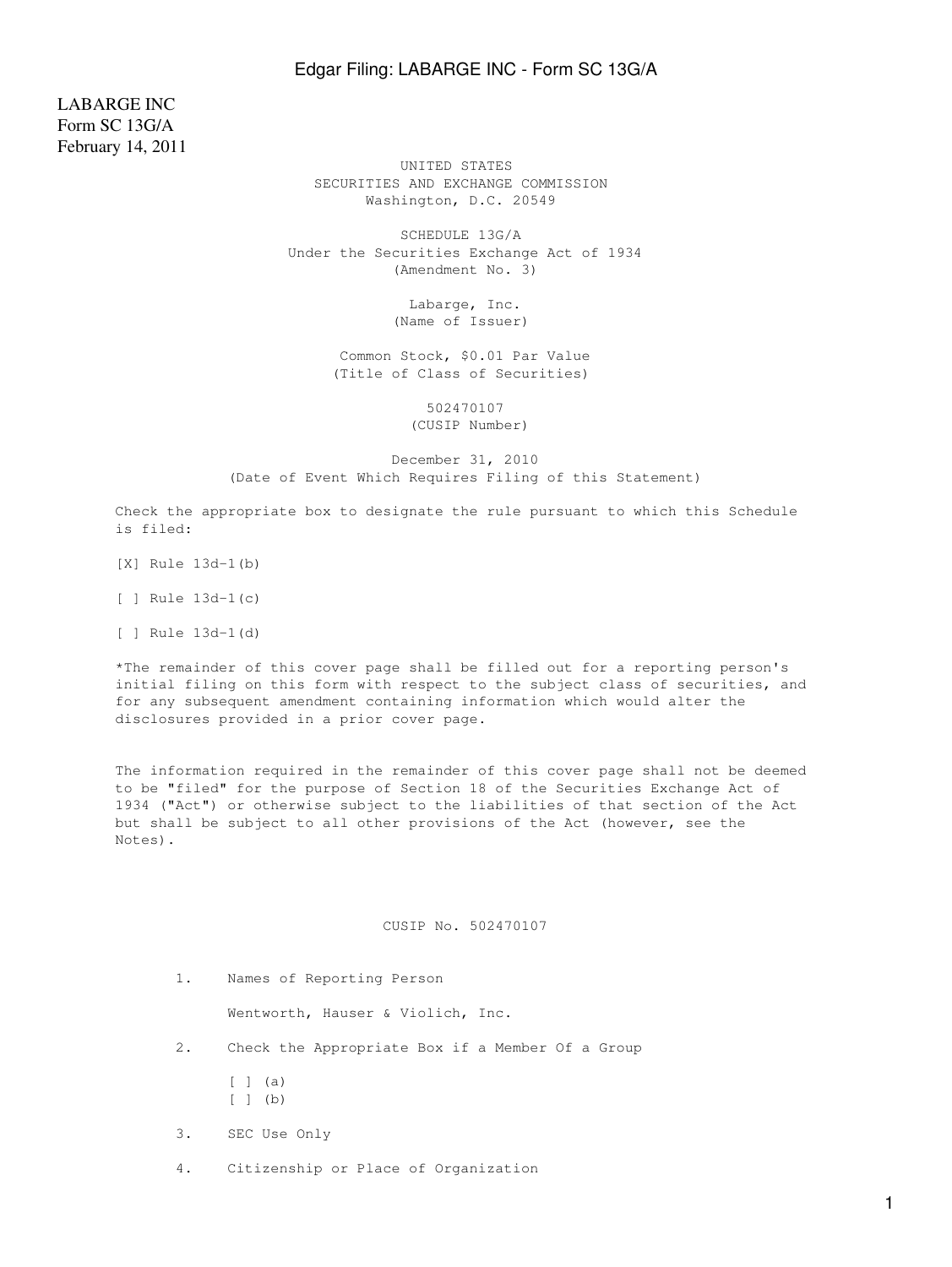# Edgar Filing: LABARGE INC - Form SC 13G/A

Washington, United States

| Number of<br>Shares<br>Beneficially<br>Owned by<br>Each Reporting<br>Person With | 5.  | Sole Voting Power: 230,600                                                                                                |  |
|----------------------------------------------------------------------------------|-----|---------------------------------------------------------------------------------------------------------------------------|--|
|                                                                                  |     | 6.<br>Shared Voting Power: 0                                                                                              |  |
|                                                                                  |     | 7.<br>Sole Dispositive Power: 765,800                                                                                     |  |
|                                                                                  |     | 8.<br>Shared Dispositive Power: 0                                                                                         |  |
|                                                                                  | 9.  | Aggregate Amount Beneficially Owned by Each Reporting Person                                                              |  |
|                                                                                  |     | 765,800                                                                                                                   |  |
|                                                                                  | 10. | Check if the Aggregate Amount in Row (9) Excludes Certain Shares                                                          |  |
|                                                                                  | 11. | Percent of Class Represented by Amount in Row (9)                                                                         |  |
|                                                                                  |     | 4.84%                                                                                                                     |  |
|                                                                                  | 12. | Type of Reporting Person                                                                                                  |  |
|                                                                                  |     | ΙA                                                                                                                        |  |
|                                                                                  |     |                                                                                                                           |  |
|                                                                                  |     | Item 1. (a) Issuer: Labarge, Inc.                                                                                         |  |
|                                                                                  |     | Address:<br>9900 Clayton Road,<br>St. Louis, Missouri 63124                                                               |  |
| Item $2.$ (a)                                                                    |     | Name of Person Filing:                                                                                                    |  |
|                                                                                  |     | Wentworth, Hauser & Violich, Inc. ("Wentworth")                                                                           |  |
|                                                                                  | (b) | Address of Principal Business Offices:                                                                                    |  |
|                                                                                  |     | 301 Battery Street, Suite 400<br>San Francisco, CA 94111-3203<br>United States                                            |  |
|                                                                                  |     | (c) Citizenship:<br>Please refer to Item 4 on each cover sheet for each filing person.                                    |  |
|                                                                                  | (d) | Title of Class of Securities<br>Common Stock, \$0.01 Par Value                                                            |  |
|                                                                                  |     | (e) CUSIP Number: 502470107                                                                                               |  |
|                                                                                  |     | Item 3. Wentworth, Hauser & Violich, Inc. is an investment adviser in<br>accordance with $ss.240.13d-1$ (b) (1) (ii) (E); |  |
| Item 4.                                                                          |     | Ownership                                                                                                                 |  |
|                                                                                  |     | Please see Items $5 - 9$ and 11 on each cover sheet for each filing<br>person.                                            |  |
|                                                                                  |     | Under the definition of "beneficial ownership" in Rule 13d-3 under                                                        |  |